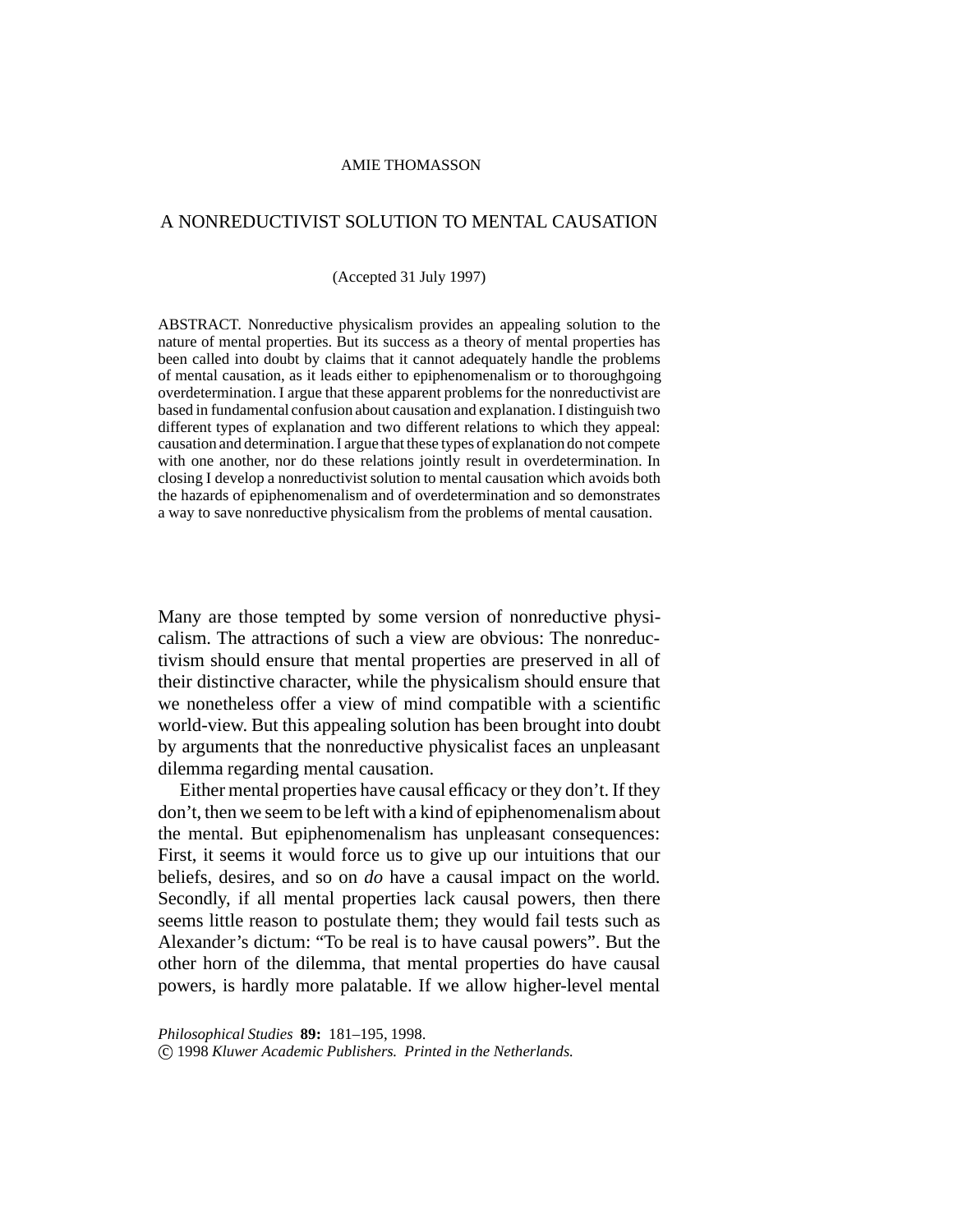properties to have causal powers, we seemed threatened with a thoroughgoing overdetermination of many sorts of events which are caused both by instantiations of mental properties and of physical properties. Worse still, if we allow that mental properties may have causal effects at the physical level, we risk violating the causal closure of the physical. Fear of facing this dilemma has substantially dimmed the initial appeal of nonreductive views of mental properties.<sup>1</sup>

One way out now acknowledged even by Jaegwon Kim, who develops such arguments against nonreductive physicalism in great detail, is to embrace functionalism.<sup>2</sup> As a functionalist one can maintain the view that mental property types are not reducible to physical property types, and yet allow that instances of mental properties are identical with instances of physical properties. If mental and physical property instances are identical, instances of mental properties will have all of the causal powers of the physical property instances (thus avoiding epiphenomenalism), and yet there will be no danger of overdetermination since there is but one entity at work as the cause.

The functionalist way out, however, is unlikely to fully satisfy many nonreductivists. For there seem to be at least two good reasons to resist the idea that mental property instances are identical to their physical bases: unlike physical property instances, they seem to have an essential qualitative nature, and in some cases at least they seem to have essential semantic or contentual features which also depend in part on external ("wide") social and physical context. Those impressed by these features of our mental life will want to resist the ontological reduction of mental property instances to the physical, and thus, it seems, be left with the original dilemma.

The purpose of this paper is to examine the prospects for a different solution, one that the preserves the distinctive status of the mental by maintaining the irreducibility of mental property instances, as well as mental property types, to their physical basis. The alleged difficulties such views face with mental causation, I will argue, are merely apparent problems based in fundamental confusion about causation and explanation. Thus it would be a mistake to abandon such nonreductive physicalist views because of fears about handling mental causation.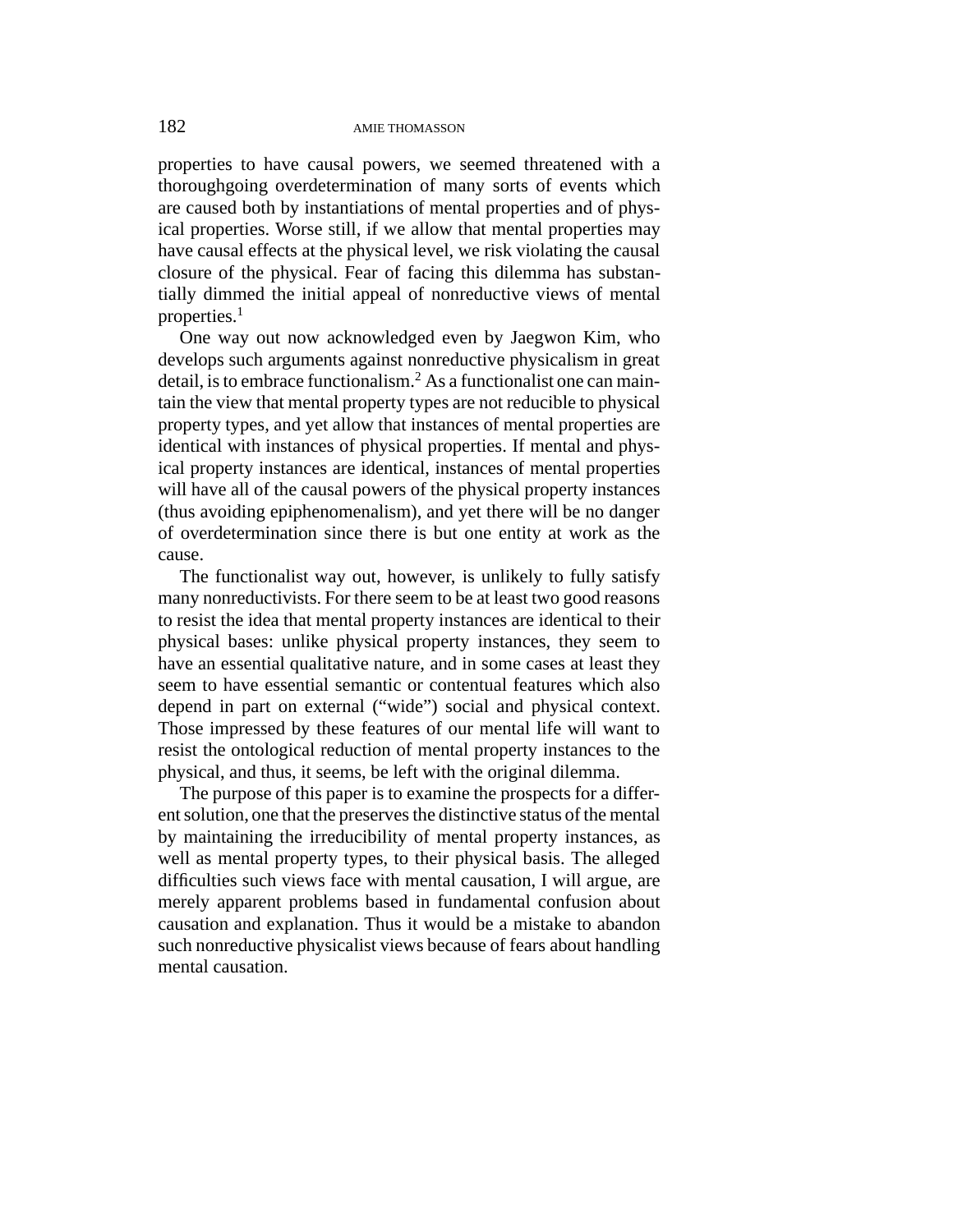Closer consideration of these issues shows the way to an account of mental causation that provides an appropriate causal role for mental properties without giving up ordinary principles about causation or abandoning the idea that the physical world is ontologically and causally primary. If it can avoid the alleged problems of mental causation, nonreductive physicalism may after all provide a viable and appealing understanding of the mental.

## I. CAUSATION

There are several different relations indifferently and equivocally referred to as relations of 'causation'. It was to avoid this equivocation that Aristotle distinguished no fewer than four 'causal' relations, carefully isolating efficient causation from material, final, and formal causation.3 Different sorts of explanation may appeal to different underlying relations. Thus there may be more than one explanation of an event without these explanations being in competition, and there may be more than one such relation involving the event without its being causally overdetermined. Indeed far from holding that explanations involving different types of cause compete, Aristotle held that a complete explanation of an event is one which appeals to *all* of these types of cause.

I will begin by considering explanation, and thereafter turn to examine the different ontological relations underlying the different types of explanation. Consider the following: Upon pulling his sock out of the dryer, John notices the following state of affairs: The sock is pink. Annoyed at this, John turns to his roommate, Tom, to ask for an explanation. Tom might offer two different explanations of that state of affairs. The natural explanation might be something like this: the sock is pink because it was washed with a new red sweatshirt. But, if he is feeling recalcitrant, Tom might offer instead the following explanation: the sock is pink because its component matter has a certain microstructure that preferentially reflects those wavelengths of light making up pink. Or, consider a parallel case: These cookies are hard. Why are they so hard? Explanation 1: They were overcooked. Explanation 2: Their molecules are very tightly bonded.

In neither case do the two explanations compete with each other.<sup>4</sup> Indeed so far are they from competing that anyone who offered these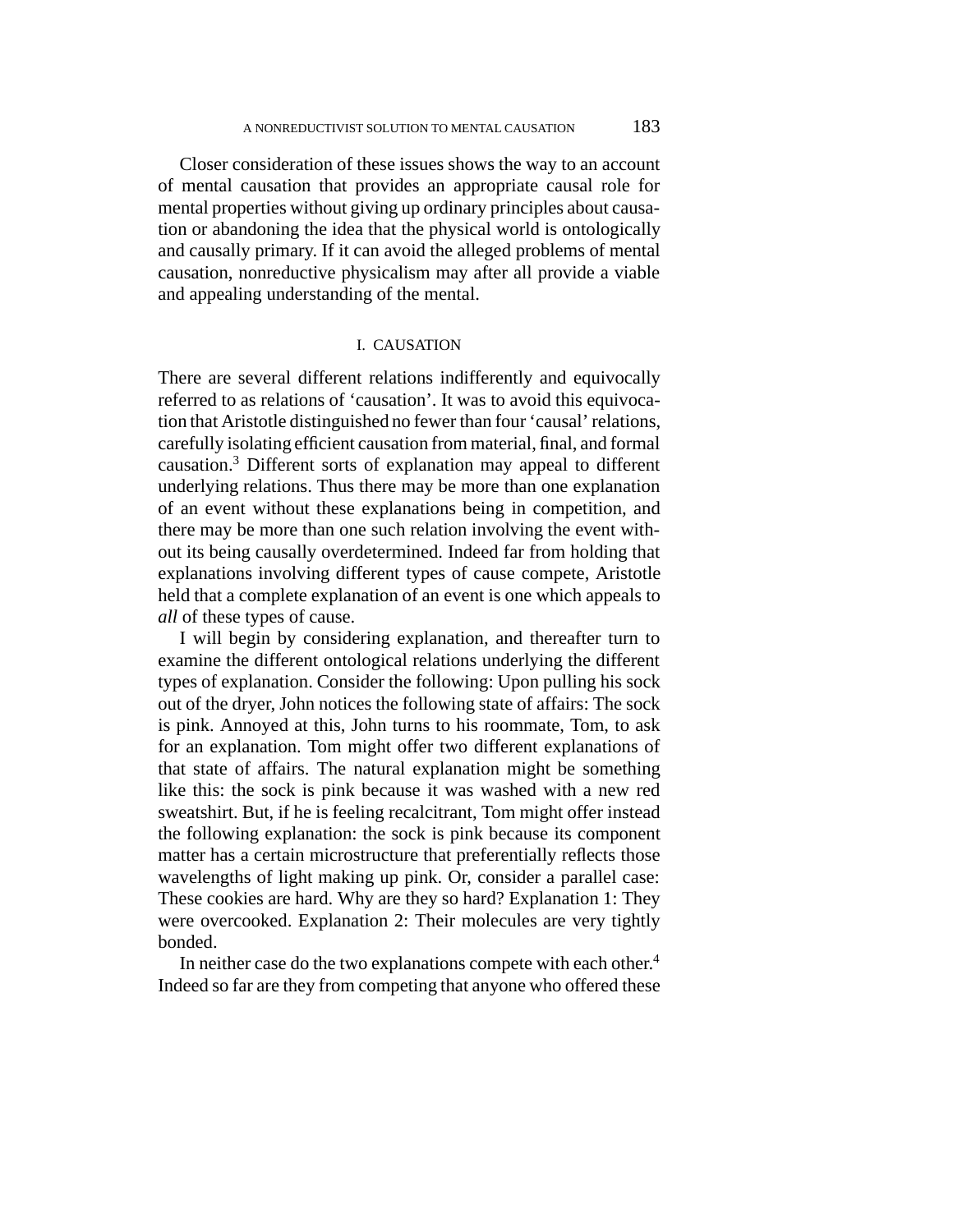as alternative explanations would be thought to be making a bad joke. They can both be true without there being any tension between them, or any need to ask which is the unique true explanation. They each provide a different kind of explanation. The first explanation in each case (the sock was washed with a pink sweatshirt, the cookies were overcooked) appeals to the causal factors in the past that brought about the present state of affairs. The second explanation in each case (the sock is pink because its matter absorbs light of all other wavelengths, the cookies are hard because their molecules are very tightly bonded) appeals to the underlying physical basis for the state of affairs at this moment. Call these explanation<sub>1</sub> and explanation<sub>2</sub> respectively.

These two types of (non-competing) explanation refer to two different types of relation. Although on occasion these may both be indifferently referred to as 'causal', it is extremely important to distinguish them. (There may be still more types of relation appealed to in common discussions of causation, but distinguishing these two will prove sufficient for present purposes). We can distinguish them preliminarily as follows. Let us call the relation appealed to in the first explanation of each case 'causation', which is at least typically a diachronic relation between an earlier event and a later one that it brings about. The relation appealed to in the latter explanation of each case I will call 'determination'.<sup>5</sup> As I shall use the term, 'determination' refers to a synchronic relation between higher-level entities and the lower-level entities that contribute to their being the way that they are. Concrete higher-level entities that are materially constituted by physical entities, for example, are largely determined by their physical bases.<sup>6</sup> (Aristotle's efficient cause seems closest) to what I have labeled 'causation', while his material causation provides a central case of what I call 'determination'.) A particular state of affairs (the sock's being pink, the cookie's being hard) may be both caused to be a certain way and determined to be that way. These relations do not exclude each other, nor does the presence of both of them constitute causal overdetermination, since only one of them is causal. Armed with this distinction, let us return to examine the arguments that the nonreductivist faces troubles with mental causation.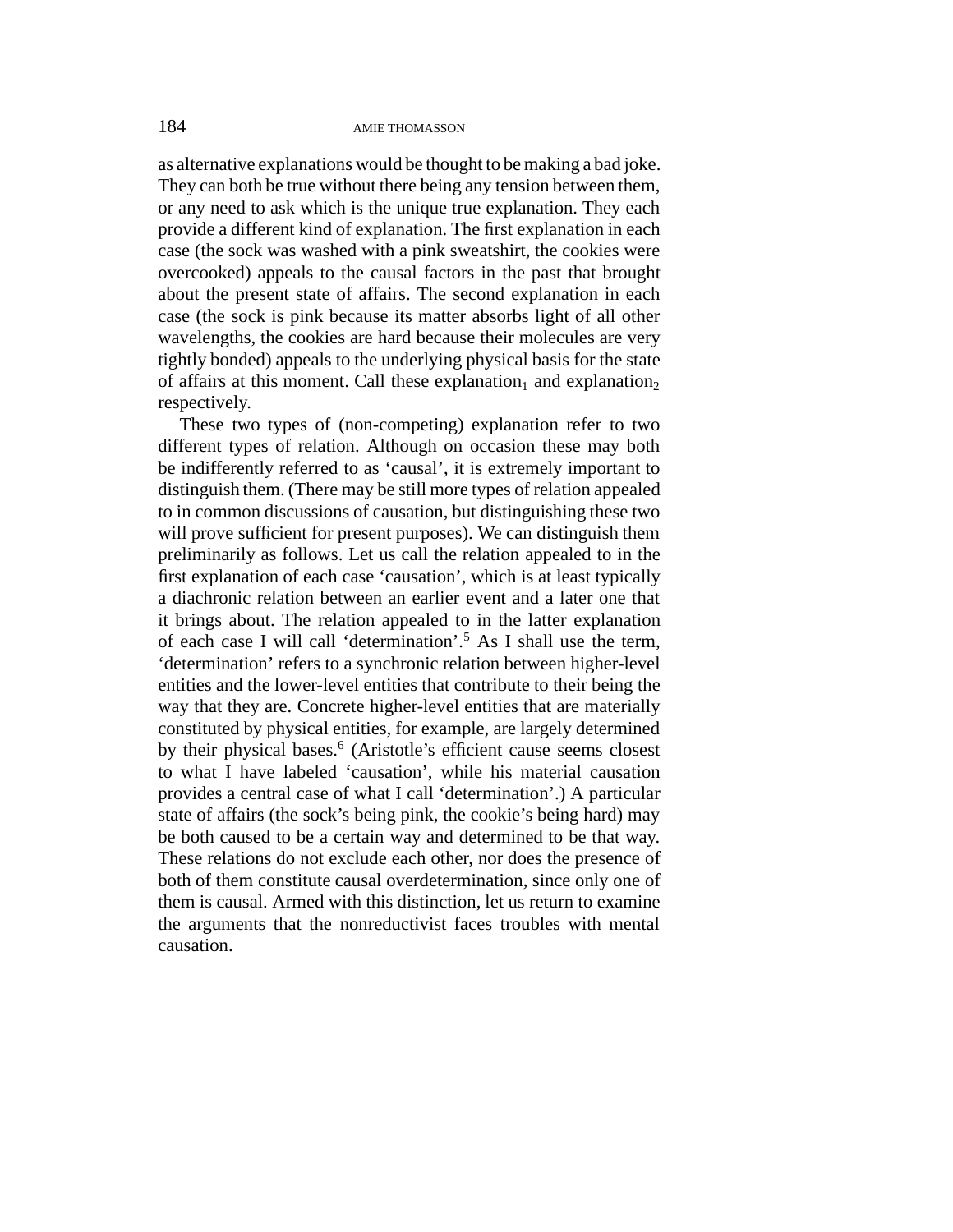### II. KIM'S ARGUMENT AND RESPONSE TO KIM

The toughest criticisms of nonreductive physicalism have come from Jaegwon Kim's arguments that the nonreductivist faces insuperable problems with mental causation. Kim argues, first, that the nonreductive physicalist should choose the second horn of the dilemma about mental causation: That mental properties do have causal powers. For, he says, following Alexander's dictum, we should only postulate entities that have new causal powers (which no physical thing can deliver).<sup>7</sup> So the nonreductive physicalist must accept that mental properties have causal powers. Kim plausibly suggests that the most likely place to look for the causal powers of mental properties is in their power to cause instances of other mental properties; these, at least, should present the easier cases than purported cases of downward (to the physical) or upward (to the social) causation. $8$  So, for some instances of mental properties M and  $M^*$ , M causes  $M^*$ . But, since the nonreductive physicalist also insists that all mental properties are physically realized, she must also admit that M is physically realized by some physical property P . It is here that the purported trouble arises:

Now we seem to have two distinct and independent answers to the question, Why is this instance of M present? *Ex hypothesi*, it is there because an instance of M caused it; that's why it's there. But there is another answer: it's there because  $P^*$ physically realizes  $M^*$  and  $P^*$  is instantiated on this occasion. I believe these two stories about the presence of  $M^*$  on this occasion create a tension and must be reconciled.<sup>9</sup>

From there Kim proceeds to reject several views about how these views could be reconciled. M can't be jointly causally responsible with  $P^*$  for  $M^*$  since  $P^*$  is alone sufficient:

 $\ldots$  every instance of  $M^*$  must have some physical base that is by itself sufficient for M<sup>\*</sup>; and this threatens to preempt M's claim to be the cause of this instance of  $\mathbf{M}^*$ . $^{10}$ 

It can't be just that M is physically realized in P, which causes  $P^*$ , since this leaves M no causal work to do in bringing about  $M^*$  and so leaves mental properties in violation of Alexander's dictum. And so, Kim concludes, the only way out is to say that M is causally responsible for  $M^*$  by causing  $P^*$ . In other words, the only way to make sense of cross-level causation is by resorting to downward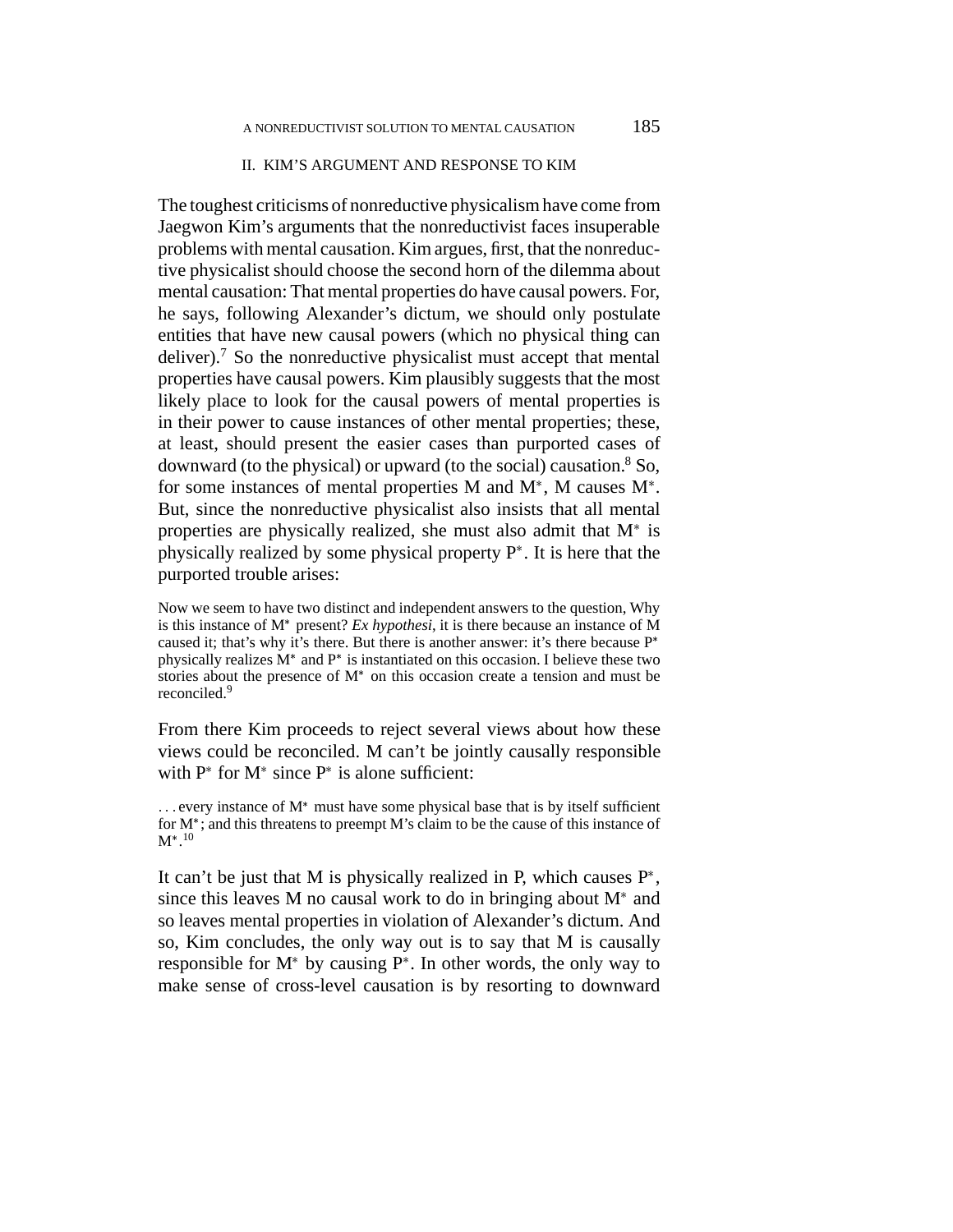causation. But that would leave  $P^*$  overdetermined – caused by both M and P. It seems that M is bound to be the loser in this competition.

This unsavory conclusion derived from Kim's claim that there are two distinct and competing explanations for the presence of M<sup>\*</sup> on the occasion in question: Because M caused it or because P<sup>\*</sup> physically realizes it. These explanations, Kim claims, "create a tension and must be reconciled". But do they? It seems to me that they do not. The word 'because' is being used equivocally; these cases offer two different types of explanation. In the first case, "M is there because M caused it" expresses a causal relation between M and the  $M^*$  it brings about. This is an explanation<sub>1</sub>, parallel to the explanation that the sock is pink because it was washed with a red sweatshirt. In the latter case, " $M^*$  is there because  $P^*$  physically realizes it" expresses a relation of material constitution and determination between  $P^*$  and  $M^*$ . This is an explanation<sub>2</sub>, parallel to the explanation of the sock's pinkness in terms of its microstructure. Just as there is no tension between the two explanations of the sock's color, so is there no tension between these explanations of the mental property. They are different types of explanation appealing to different relations: M caused  $M^*$ , while  $P^*$  determines  $M^*$ .

The initial plausibility of Kim's argument derives only from our mistaken tendency to confuse causation and determination, or to think of determination as a causal relation. Despite his care at some points not to label it such, Kim clearly is tempted to think of physical realization this way:

When P is said to "realize" M in system s, P must specify a microstructural property of s that provides *a causal mechanism for the implementation of M* in s  $\begin{bmatrix} 11 \end{bmatrix}$ 

The tendency to think of physical realization, one relation involving what I have called 'determination', as a causal relation might make it seem that there is an irreconcilable tension between these two explanations. But if we bear in mind the parallel cases where we are less likely to be led astray than in the labyrinths of the mind-body problem, we can see quite clearly that the problems lies not with mysteriously competing explanations of mental events but merely with failing to distinguish different types of explanation and the relations they describe.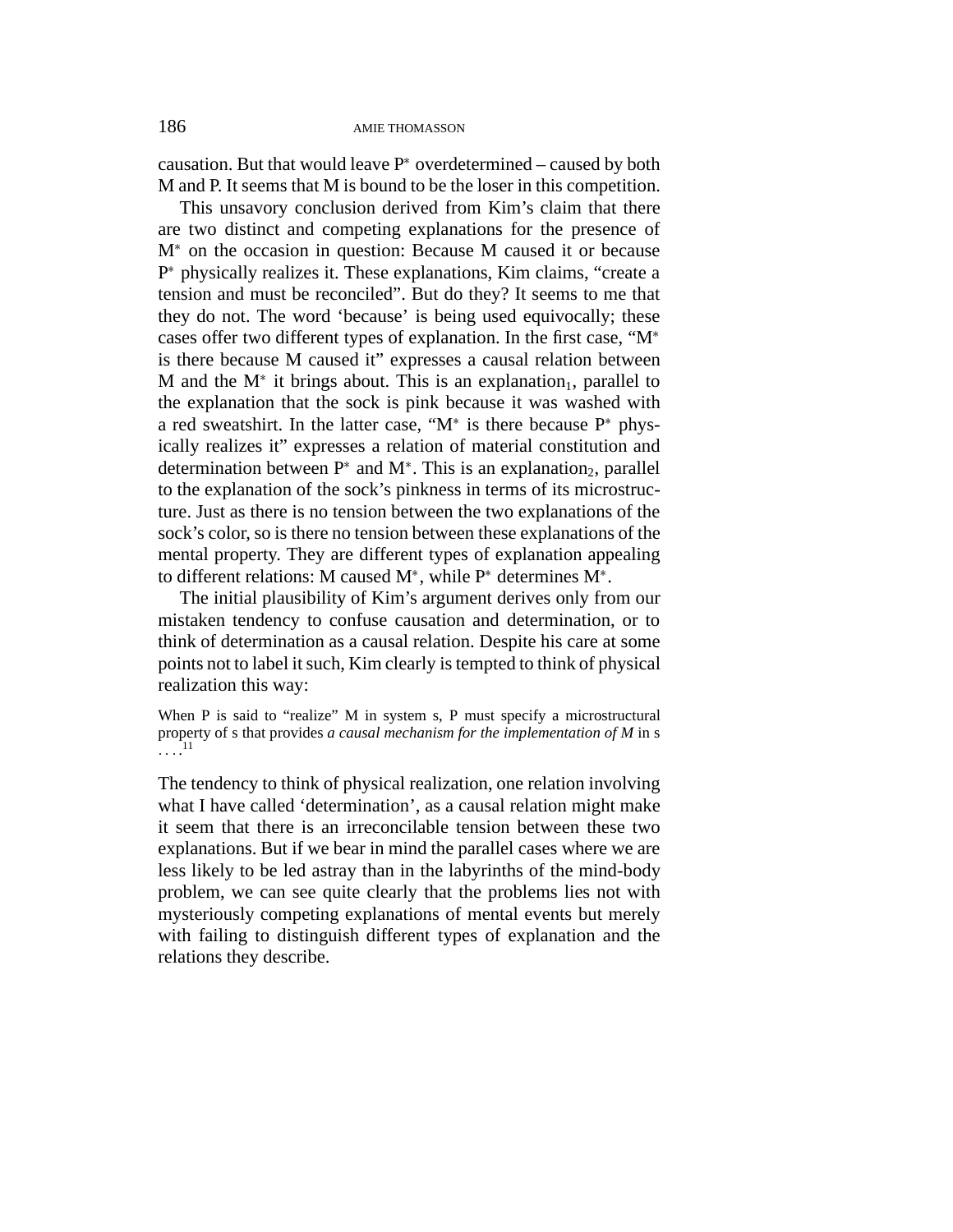## III. THE "LAYERED" SOLUTION

If the foregoing is correct, then the widely accepted arguments based on purported troubles with mental causation give us no reason to abandon nonreductive physicalism. Yet the question remains of how a thoroughly nonreductive physicalist could offer a positive resolution to the difficulties of mental causation without falling into epiphenomenalism or violating principles about causation. The details cannot be completely worked out here, but the following sketch should demonstrate how such a solution could be drawn out.

The solution is based on the very view Kim argues against, which he refers to as a "layered" view of the world.<sup>12</sup>

It is generally thought that there is a bottom level, one consisting of whatever microphysics is going to tell us are the most basic physical particles out of which all matter is composed ::: As we ascend to higher levels, we find structures that are made up of entities belonging to the lower levels, and, moreover, the entities at any given level are thought to be characterized by a set of properties distinctive to that level.<sup>13</sup>

One common tenet of such layered views is that causation occurs only within a level; there is no upward or downward causation. Layers are not connected by causal relations but by relations of determination, dependence and material constitution. Provided that she adheres firmly to this principle, the nonreductivist can avoid Kim's problems and find a way out of the dilemma of mental causation.

Suppose that there are different levels of properties, where the higher level properties are dependent on (ultimately exclusively dependent on) lowest level, purely physical, properties, but not reducible to them. Mental properties are placed among the higher level properties; each mental property instance could be said to depend on the particular physical property instance in which it is realized. We can add, moreover, that each mental property instance is ultimately exclusively dependent on and fully determined by the physical, though perhaps not only that physical property instance on which it depends – it may also depend on and be partially determined by features of the physical and even social context surrounding it, provided that the social context in turn is ultimately exclusively dependent on the physical. This ensures the primacy of the physical and the dependence of the mental on it. Nonetheless, according to this view, in virtue or their semantic, contentual or qualitative features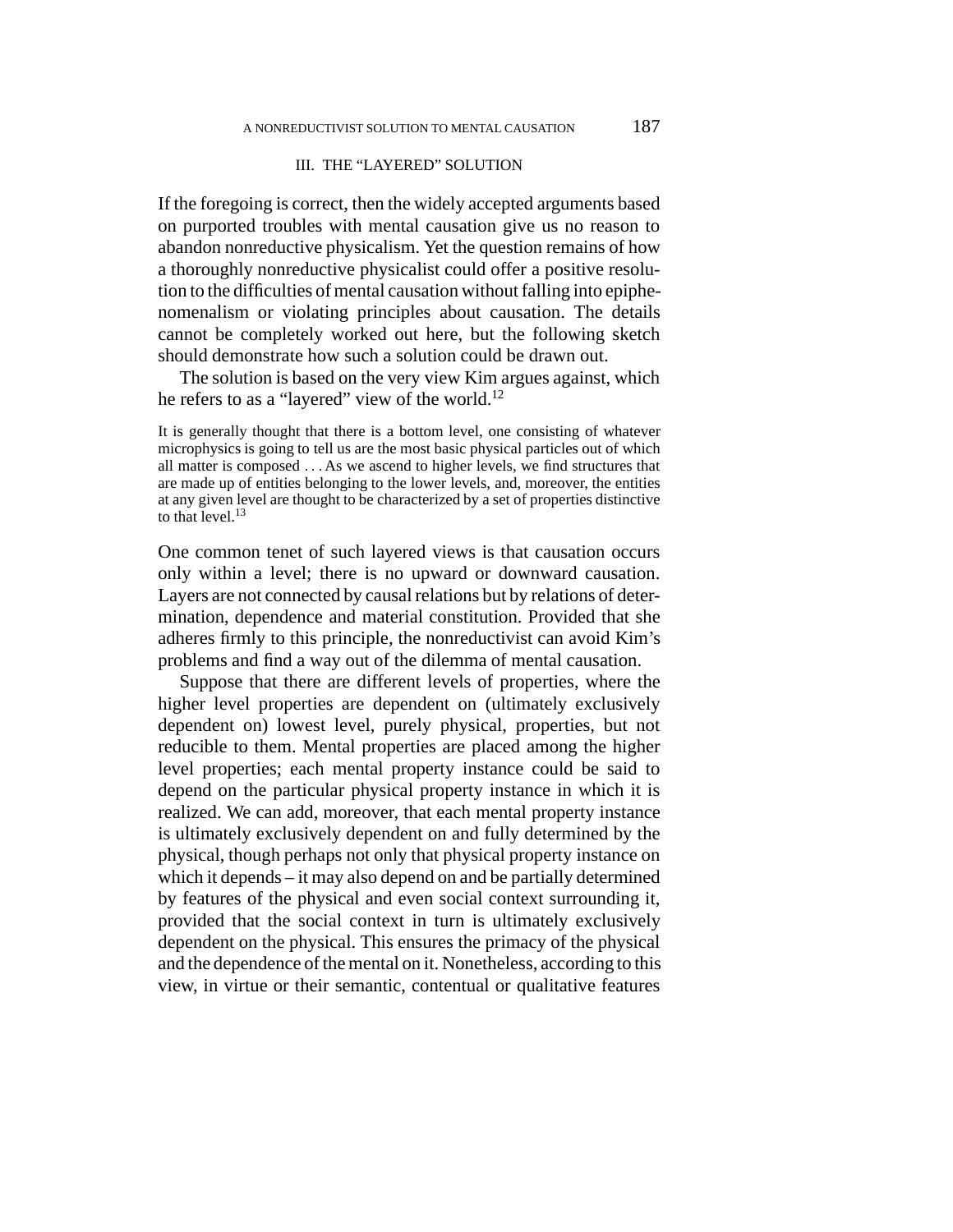or their dependence on the surrounding social context, mental properties at the level of both type and token cannot be identified with the physical properties upon which they depend.

Now suppose that not only the most fundamental properties, but also the most fundamental causal relations (and objects) are at the basic microphysical level. Nonetheless, just as there may be higherlevel objects and properties that depend on but are not reducible to fundamental objects and properties, so may there be higherlevel causal relations that depend on lower-level causal relations without being reducible to them. This dependence seems plausible. Consider a higher-level causal relation such as: The speculation of investors caused the stock-market crash. We are unlikely to credit this causal story unless there were also relations grounded in fundamental physical interactions between the speculators and traders – if there were no interactions via phone calls, faxes, or what have you, we would rule out these speculations as irrelevant to the crash. Insisting that such higher-level causal relations are themselves *dependent* on fundamental causal relations should mitigate the impression that mysterious new powers are being brought in at the higher levels: these causal relations, like the events they connect, are ultimately dependent only on entities at the basic physical level.

Then the nonreductivist's answer to the question. "Does the mental have causal powers?" should be "Yes: there are distinct, dependent, but not reducible causal relations involving instances of mental properties". This solution avoids the first horn of the dilemma. It is not epiphenomenalism because it allows there to be causal relations among higher-level entities (though these relations, like the properties, are dependent). Thus we need not give up intuitions that our mental properties enter causal relations with our actions, that the decisions of traders enter causal relations with the stock market and so on.

Moreover, mental properties so conceived satisfy Alexander's dictum that to be real is to have distinct causal powers. For an instance of a mental property M may have the power to cause M . Since M<sup>\*</sup> is a higher-level property, it does not appear at the basic physical level, and so no causal relation of the form *P causes M*<sup>\*</sup> can obtain at a lower level. Nor can it obtain across levels, since there is no cross-level causation. M may be dependent on, determined by,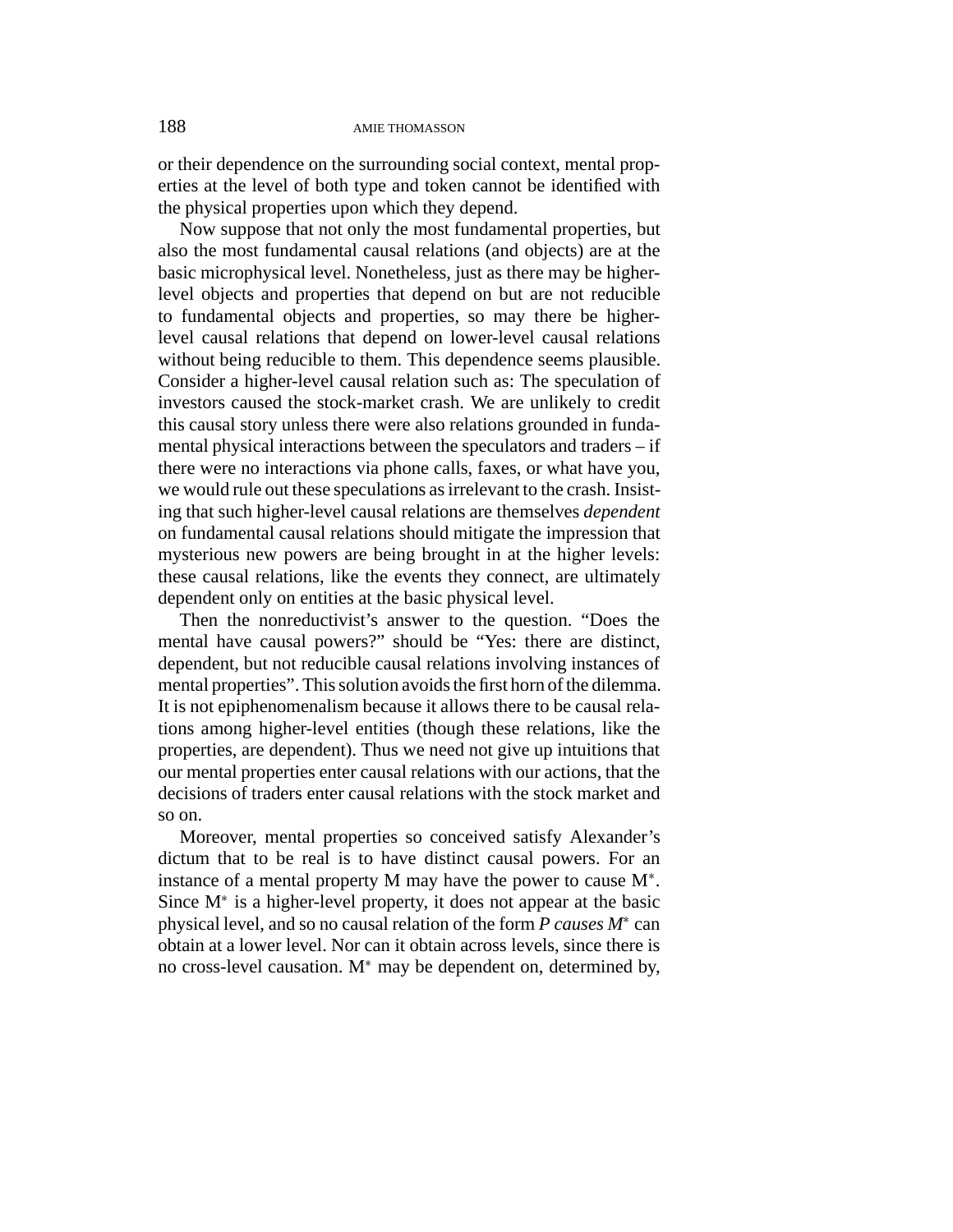even materially constituted by physical properties, but not caused by them. So M has a causal power that no physical property has, namely the power to cause M . And so M satisfies Alexander's dictum.

But allowing mental properties to have causal powers in this sense does not lead to causal overdetermination. P is not overdetermined because M does not cause P . We have no need to posit a downward causal relation between M and P because there is no tension between explanations of  $M^*$  in terms of its causation by M and determination by  $P^*$ , and so no need to route M's causation of M<sup>\*</sup> via  $P^*$ . And so  $P^*$  has only one cause – a physical property P. Thus there is also no violation of the causal closure of the physical, since downward causation is ruled out on this view.

One might fear that even if  $P^*$  is not overdetermined,  $M^*$  is overdetermined by being caused by both M and  $P^*$  (in which it is physically realized). But only M causes  $M^*$ , while  $P^*$  determines it. M<sup>\*</sup> is no more overdetermined by its relations to its cause and physical basis than the cookie's hardness is overdetermined by the cooking and the tight bonding of molecules.

Even those who agree this far may still fear that there is some overdetermination going on. It may be agreed that  $M^*$  is not overdetermined via M and P , yet, it might be said, the real competitor for the cause of  $M^*$  is P, not  $P^*$ : The causal story that seems to compete with M causing  $M^*$  is the one that runs across the physical level. Thus in the cookie analogy the real causal competitor for the higher-level story told simply in terms of overcooking might be that the prolonged heating causes the emulsion bonds in the dough to break down, causing the evaporation of water molecules and the replacement of weak emulsion bonds with strong rigid bonds among remaining fat and carbohydrate molecules.14

But if we carefully maintain the initial distinction between causation and determination, this threat also may be held at bay. We may tend to casually, and harmlessly, speak of such relations as "causal" in ordinary conversation, but if we respect the philosophical distinction between causation and determination, we can see that there is equivocation at work in our desire to call P the "cause" of  $M^*$ ; the same equivocation which the distinction between causation and determination was meant to eradicate. The prolonged heating causes the breakdown of the emulsion bonds and their replacement with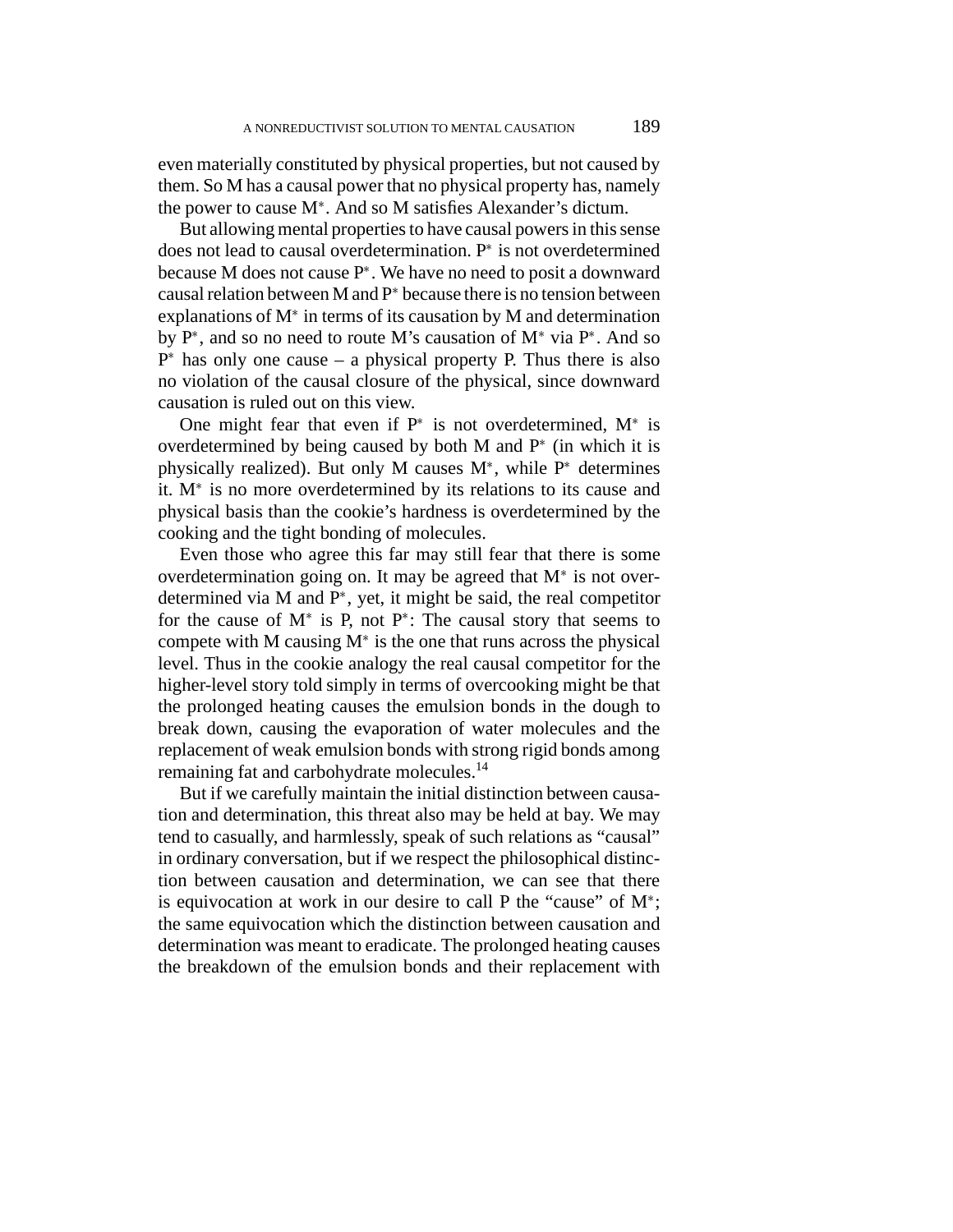strong rigid bonds among molecules. And it is by thinking transitively that we then wish to say that the strong rigid molecular bonds "cause" the cookies to be hard. But this move makes use of the two senses of "causation": causation in the first case and determination in the second case. If we keep them distinct, the presence of strong rigid molecular bonds cannot be properly said to "cause" the cookie's hardness; instead, it forms the physical basis for that hardness.<sup>15</sup> Put more formally, in the case of a physical property P purportedly causing mental property M<sup>\*</sup>, M<sup>\*</sup> is not overdetermined by being caused by both M and P. For although P causes  $P^*$ , since  $P^*$ does not cause M (but determines it), P does not transitively cause M<sup>\*</sup>. It merely causes the physical event in which M<sup>\*</sup> is physically realized. And so M<sup>\*</sup> has only one cause, namely M.

Nor is there non-causal overdetermination of  $M^*$  or competition among explanations of  $M^*$ . Observations that both  $P^*$  and M are (in some sense) sufficient for M<sup>\*</sup> should not mislead us into thinking that M<sup>\*</sup> must be overdetermined. As has been repeatedly observed, one should not confuse sufficiency with causation.<sup>16</sup>  $P^*$  and M are "sufficient for"  $M^*$  in different ways: One is sufficient to bring it about, the other is its sufficient physical basis. In short, as I have argued above, the relations of causation and determination do not exclude or compete with one another.  $M^*$  is no more overdetermined than the pink sock is overdetermined by being turned pink through careless washing and determined to be pink by having a certain microstructure; the explanation in terms of causal history does not compete with that in terms of current physical basis.

If the foregoing is correct then the nonreductive physicalist can after all provide a consistent answer to the dilemma of mental causation: Just as mental properties are dependent on but not reducible to the physical properties that realize them, so are there causal relations among mental properties that are dependent on but not reducible to fundamental physical causal relations. By maintaining the ultimate dependence of the mental on the physical, and of higher-level causal relations on fundamental physical causal relations we preserve the primacy of the physical, but do so without saying that all causal powers are just the causal powers of fundamental physical entities.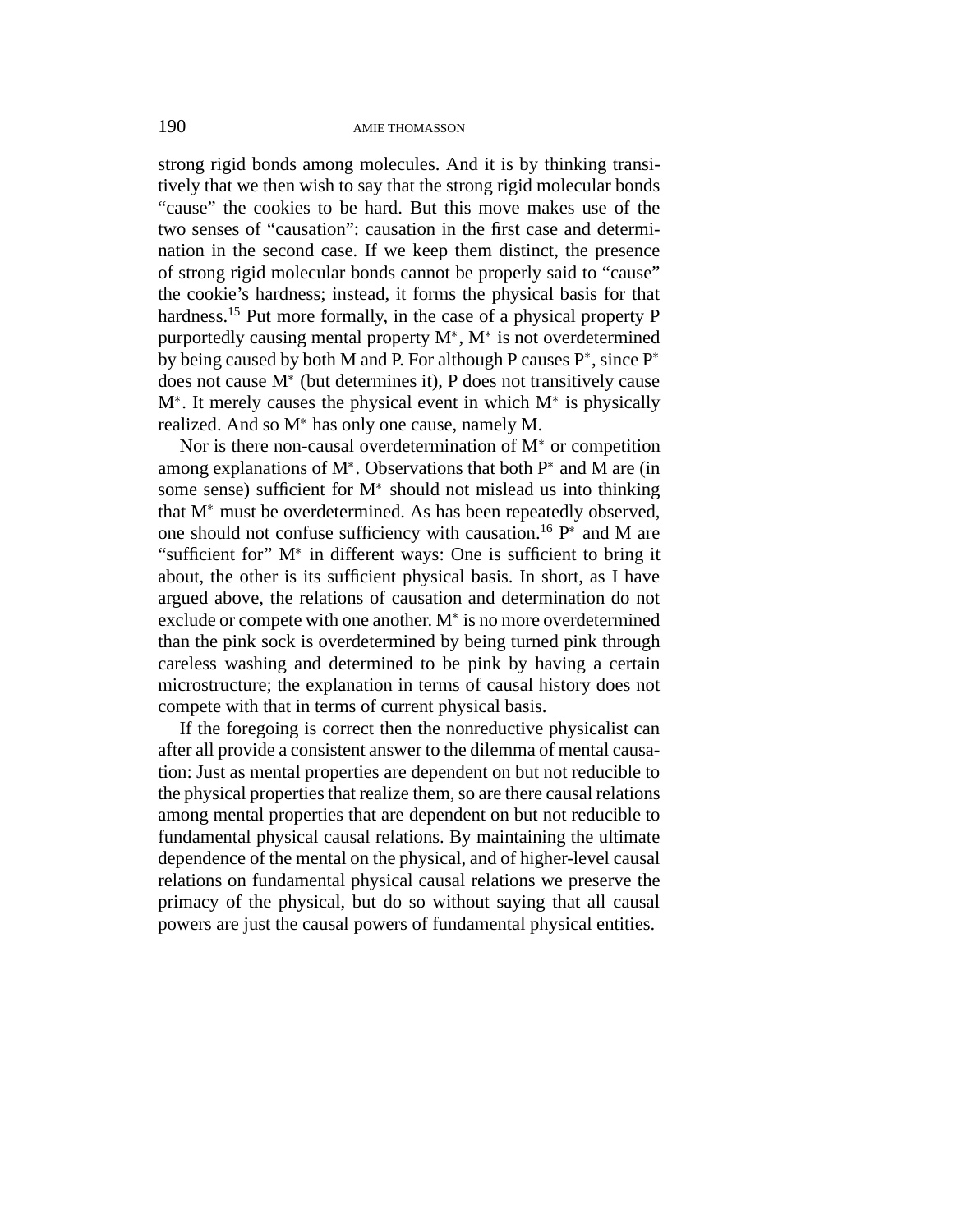## IV. ASSESSMENT

The solution proposed has many virtues: It enables us to preserve mental properties in all of their distinctive nature, to provide them with an appropriate causal role, to avoid problems of overdetermination or violation of the causal closure of the physical, and at the same time to preserve a scientific world view that sees the physical world as fundamental.

But the problem of mental causation is indeed a thorny one and no solution to it is likely to be entirely without cost. The solution proposed above is no different in this regard. The main apparent drawback is that it prevents us from accepting at face value ordinary claims of physical-mental and mental-physical causation, since on this view causal relations do not hold between levels. Thus, for example, it cannot be literally true on this view that ingesting the drug caused the headache to go away, nor can it literally true that Julie's deciding to swing the baseball bat caused the ball to fly in an arc and break the window.17

Cases of purported physical/mental causation such as medication causing one's headache to go away are fairly easily handled as simple cases of harmless "loose talk". In common parlance we may speak of this all as causation, but what is really going on is a causal relation (the medication causing the change in noradrenaline activity, causing the resumption of normal blood flow to the cortex) and a determination relation (the resumption of normal blood flow to the cortex determines and is the physical basis for the ceasing of the headache). This seems to me to provide an appropriate analysis which preserves the idea that such claims are, in some sense, true, provided the appropriate distinctions are preserved.

It is somewhat more difficult to provide a satisfying analysis of cases of purported mental/physical causation on this model. Yet there are mitigating factors which can make this easier to accept. First, it should be noted that, although this picture rules out downward mental causation of fundamental physical events, there can be mental causation of higher-level events such as resignations, wars, stock market crashes, professions of love, or acts of vandalism. For these themselves, as full cultural events with meanings in the social human world, likewise are based in the physical world but are not mere fundamental physical entities. Thus, for example, Julie's deci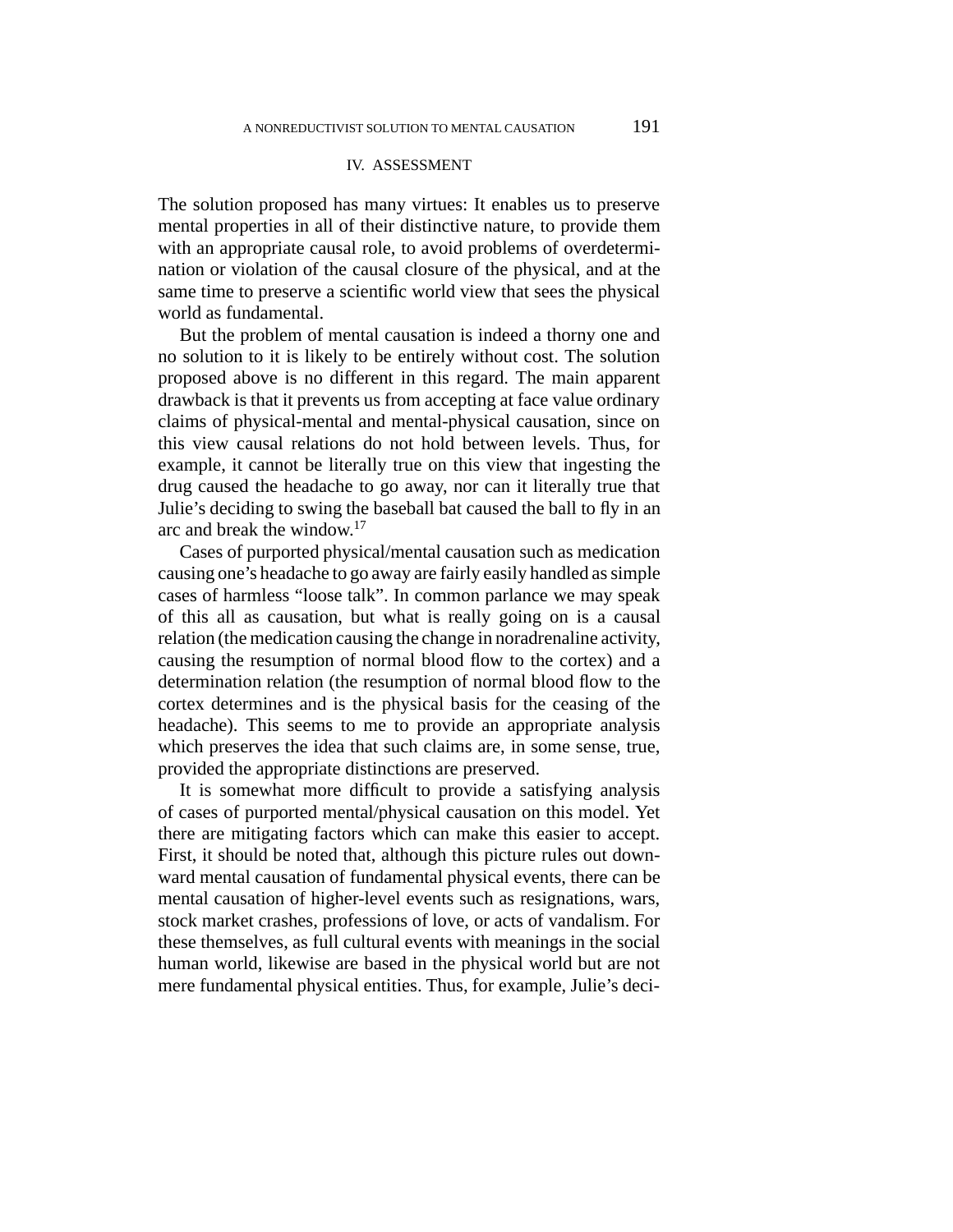sion could be said to cause higher-level events such as the school's suffering yet another act of vandalism, Julie's feeling avenged, or Julie being wanted by the local authorities. Such higher-level causal relations in turn depend upon lower-level causal relations such as her neurons sending signals causing her muscles to contract, the bat to swing, the ball to fly, and the glass to shatter.

Limiting the causal powers of the mental to higher-level events, ruling out effects at the basic physical level, may not seem so bad if we remember the alternatives. The choices among nonreductive views seem to be the following: 1) Choose functionalism and identify instances of mental properties with their physical bases, at risk of losing the essential qualitative, semantic, or contentual features of mental or 2) Remain nonreductivist at both type and token levels and a) Treat the mental as epiphenomenal (clearly a less attractive option for those who take intuitions about mental causation seriously) or b) Accept mental-physical causation and its attendant thoroughgoing overdetermination and violation of the causal closure of the physical or c) Postulate mental causation, but limit it to higher-level events. Once the alternatives are made evident, many nonreductivists might find that the costs of positing only higher-level causal relations fade in comparison to the costs of losing the distinctive status of the mental or accepting overdetermination and violating the causal closure of the physical.

The availability of a consistent reply to Kim's challenge should at least establish that arguments such as Kim's give us no reason to abandon nonreductive physicalism. Whether we have positive reason to accept nonreductive physicalism and therewith embrace the idea that higher-level properties such as mental properties can enter into higher-level causal relations is a further matter. Ultimately, the nonreductive physicalist will owe us an account of what these higher-order causal relations are, under what conditions they obtain, and so on. Likewise, she will owe us a more thorough analysis of the relations of determination and causation. Only thereby can we properly evaluate the nonreductivist picture. Nonetheless, I hope this does enough to show that the project of a nonreductive physicalism – even one that denies the identity of mental and physical property instances – is far from dead, and to suggest a direction to take in shoring up such a view. To give up a nonreductivism that insists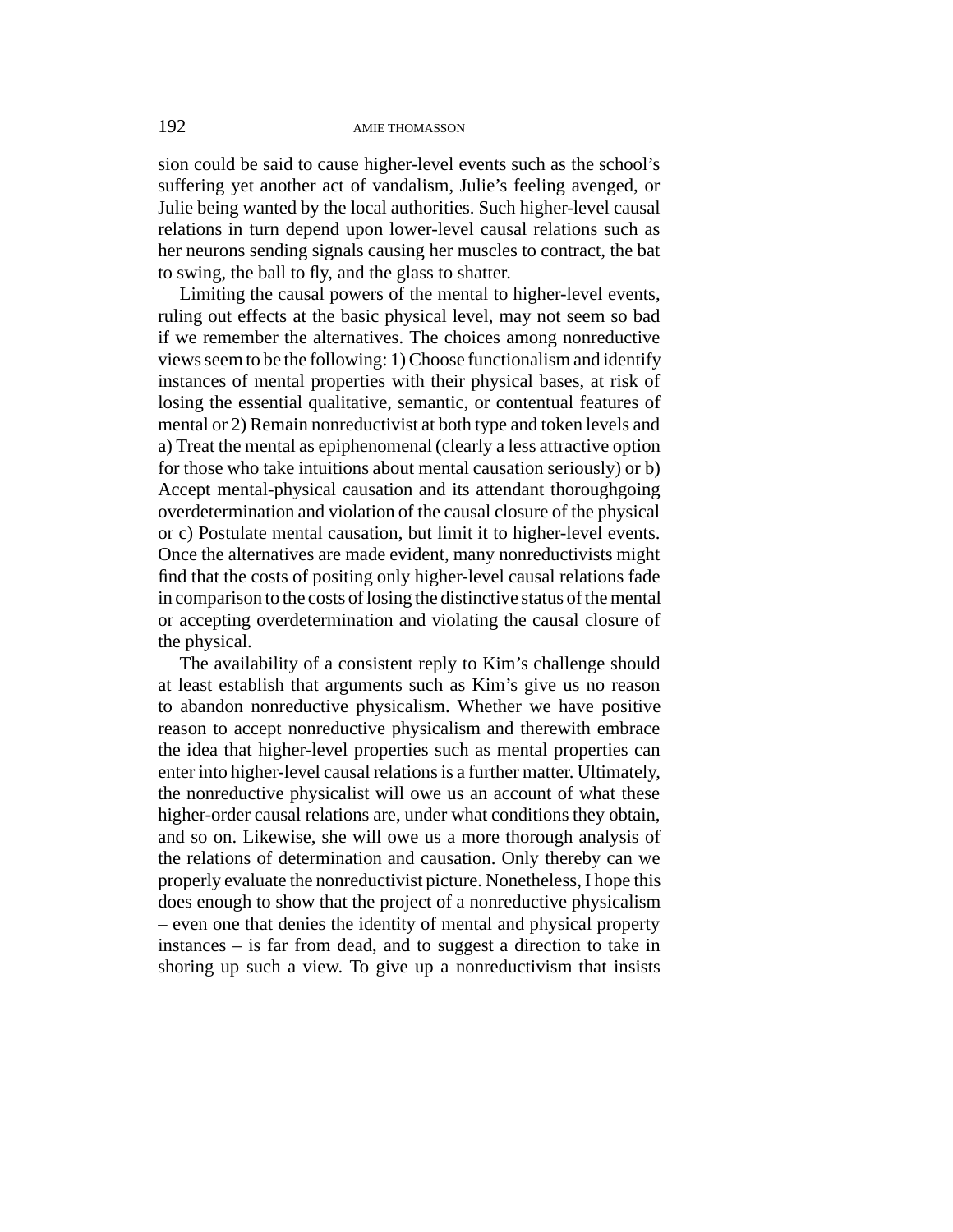on the unique and distinctive status of mental properties because of fears that it has no consistent reply to the dilemma of mental causation would be to abandon an interesting and promising theory prematurely.

Kim closes his second Postscript on Mental Causation with the following assessment:

Ultimately, we are likely to face the following choice: either embrace the [functionalist's] realization view and save mental causation, or insist on the unique and distinctive status of mental properties, especially the qualia, but be prepared to give them up as causal powers ::: If you choose the former, you may lose what makes the mental distinctively mental, and what good is it, one might ask, if you save mental causation but end up losing mentality in the process? If you choose the latter, you may again lose the mental, for what good is something that is causally impotent? We therefore seem to be up against a dead end. Perhaps, that is what's really so intractable about the problem of the mind.<sup>18</sup>

What I have been suggesting is that there is another, perhaps more appealing, option. For we *can* preserve the distinctive status of mental properties (instances as well as types) and also preserve an appropriate causal role for them, without giving up ordinary principles about causation or the idea that the physical world is primary. If it can be made to work, there may be a path out of the dead end, and the problem of the mind may not be so very intractable after all $1<sup>19</sup>$ 

#### **NOTES**

<sup>1</sup> Since the purported problem arises by considering mental properties to be higher-level properties, it would also apply to non-reductive views of other sorts of properties such as economic and social properties. Thus the issue of how to handle causation within a nonreductive physicalism reaches far beyond issues in the philosophy of mind; what is at stake more generally is the ability to take any kind of property to be both higher-level and causally efficacious. Nonetheless, as it is in the philosophy of mind that this problem has received the greatest attention, I will focus on that aspect of the problem here.

<sup>2</sup> "Postscripts on Mental Causation" in *Supervenience and Mind* (New York: Cambridge University Press, 1993), pp. 362–367.

<sup>3</sup> See *Physics* II.7; 22–25.

<sup>4</sup> Steven Yablo develops a different sort of "no competition" argument based in the idea that mental properties stand to physical in the relation of determinable to determinate. See his "Mental Causation" (*The Philosophical Review*, Volume 101, No. 2, April 1992). Unlike his, the no-competition argument advanced here does not rely on the idea that physical properties are properly seen as determinates of mental properties.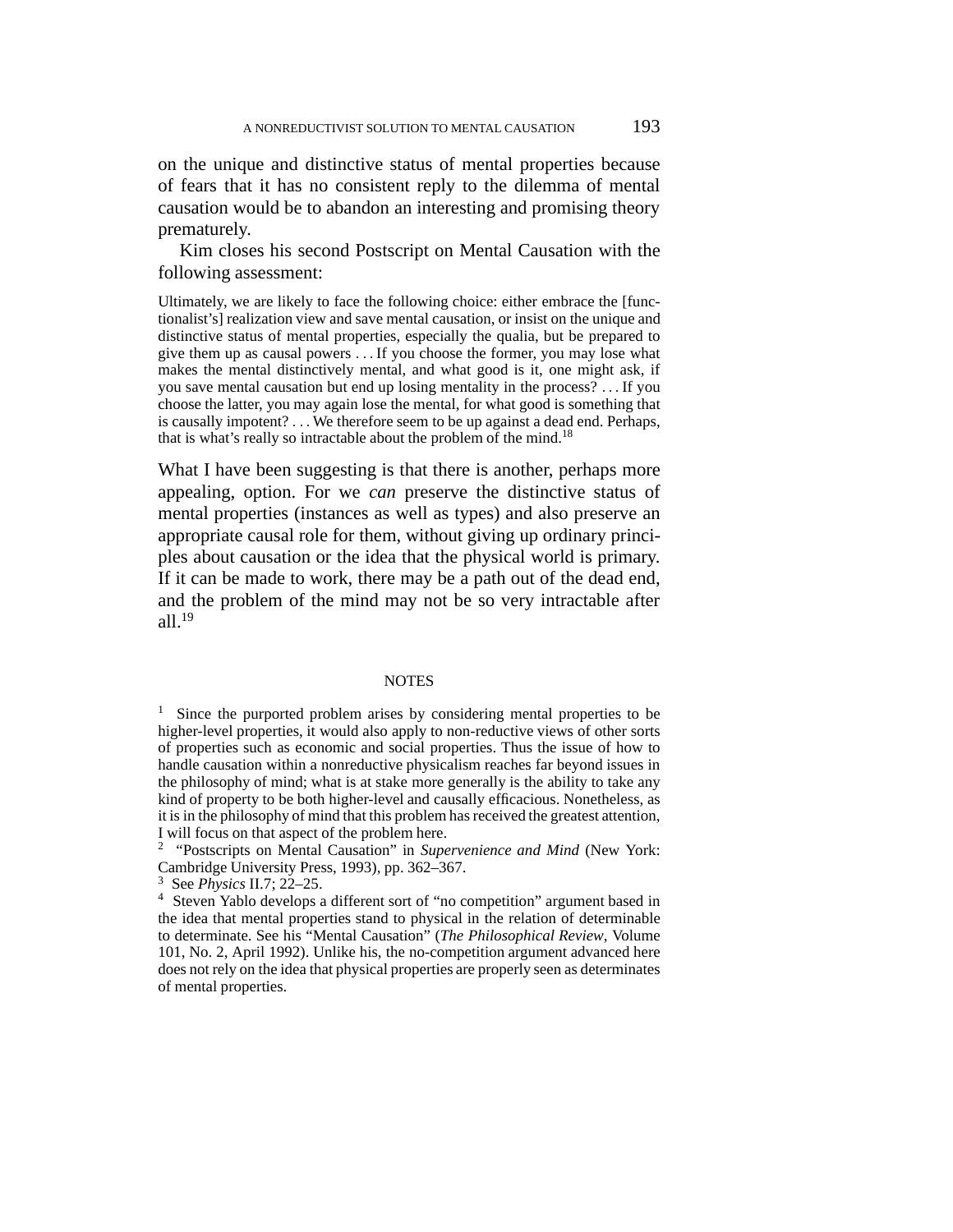<sup>5</sup> "Determination", like "causation", is sometimes used in different ways to signify different relations. Indeed it is occasionally used as a cover-all term to include causation as well as the upward determination of higher-level entities by their lower-level bases discussed here. What is required is simply a consistent usage that clearly separates out the two meanings, which I have stipulated using the familiar terms "causation" and "determination", but this is merely a terminological choice.

<sup>6</sup> Determination, however, is not the same as material constitution. A concrete entity may be determined by other factors than its own material make up, as the shape of a balloon may be partly determined by the surrounding air pressure, or the meaning of an utterance may be partly determined by the relevant social practices. Dependent abstract entities, such as fictional characters, although they are not materially constituted, may also be determined by aspects of the stories in which they appear. Thus while the paradigm cases of determination such as those discussed below are cases where the determining entity materially constitutes the determined entity, determination is in fact a broader relation that does not merely hold between entities and their material bases.

 $<sup>7</sup>$  Leonard Clapp has pointed out that is not clear that Alexander's dictum demands</sup> that these causal powers must be *new*, although Kim interprets it as such.

<sup>8</sup> "The Nonreductivist's Troubles with Mental Causation", in *Supervenience and Mind*, p. 351.

<sup>9</sup> Ibid, p. 351.

<sup>10</sup> Ibid, p. 352.

 $11$  Ibid, p. 343 (italics mine).

 $12$  This may not be the only possible resolution; I am grateful to Michael Watkins, Anthony Dardis, and Leonard Clapp for the clear formulation and helpful discussion of other solutions.

<sup>13</sup> *Supervenience and Mind*, p. 337.

<sup>14</sup> The accuracy of claims regarding the physics of cookie dough cannot be guaranteed.

 $\frac{15}{15}$  There may be those who resist the above example by insisting that the cookie's hardness*is* the strong rigid bonds among its molecules, so that in fact the physical causal chain is the only one. But the issue here is not whether nonreductivisim is *true* concerning hardness or mental properties – that must be argued separately, and certainly there is a much stronger case to be made for nonreductive views of mental properties than of a property such as hardness. The issue here is merely whether, if we postulated a nonreductive view, it would encounter insuperable difficulties with mental causation. The cookie analogy is simply intended to make it clear how a reply to this objection could go for someone maintaining a nonreductive view, its success in this regard does not depend on accepting a nonreductive view of hardness.

<sup>16</sup> See, e.g., the introduction to Ernest Sosa and Michael Tooley, *Causation* (Oxford University Press, 1993).<br> $^{17}$  There is 5

<sup>17</sup> Thanks to James Garson and an anonymous member of the audience at the 1997 Pacific APA presentation of this paper for these examples.

<sup>18</sup> *Supervenience and Mind*, p. 366–7.

 $19$  This paper took shape as a result of discussions at the 1996 National Endowment for the Humanities summer seminar "The Metaphysics of Mind". Thanks go to the National Endowment for the Humanities and to John Heil and the seminar